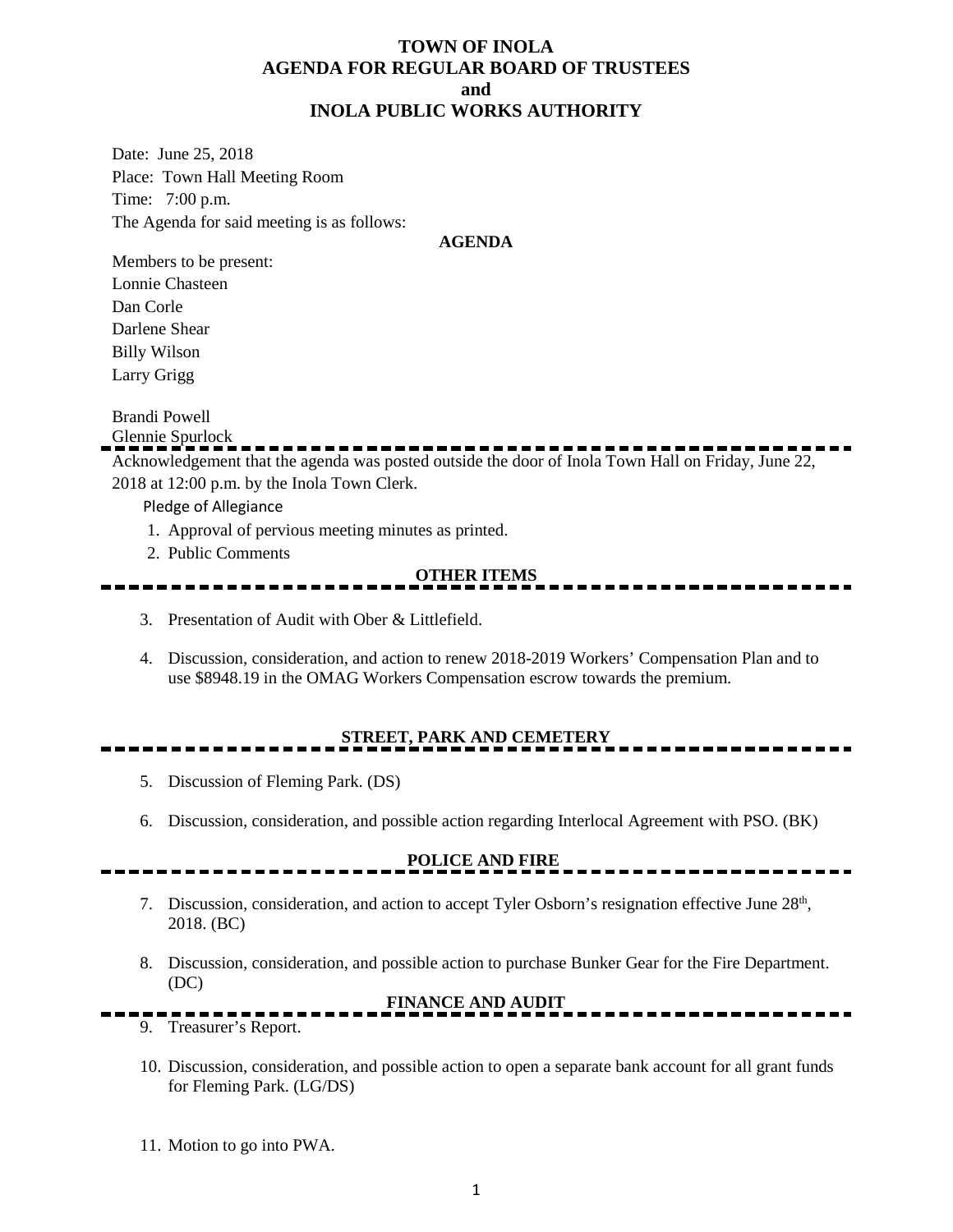## 12. Return from PWA.

13. Approval of purchase orders as initialed.

# **MAYOR'S COMMENTS**

 $14.$  Motion to adjourn.